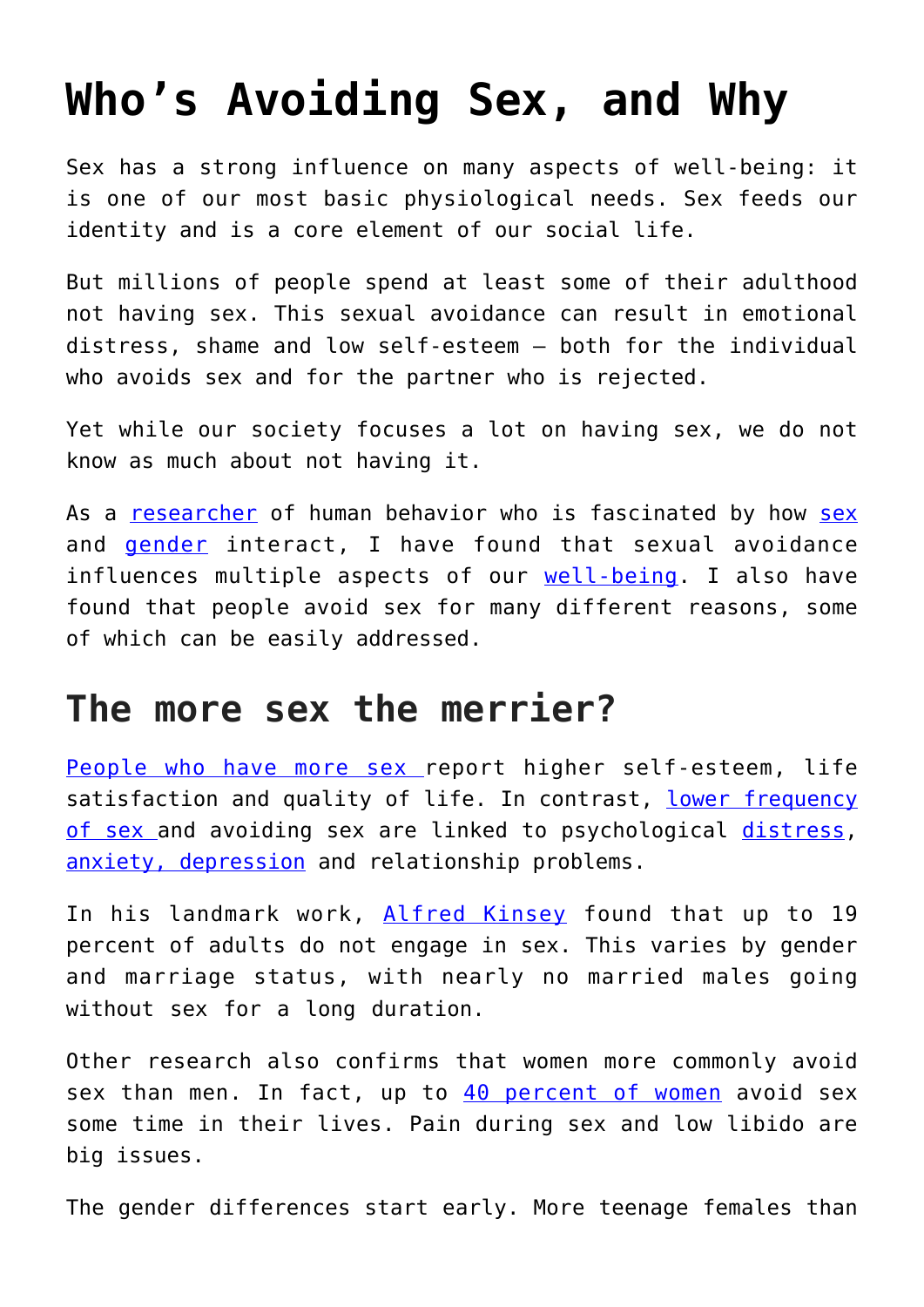teenage males [abstain](https://www.ncbi.nlm.nih.gov/pmc/articles/PMC2613342/) from sex.

Women also are more likely to avoid sex because of childhood [sexual abuse](http://journals.sagepub.com/doi/full/10.1177/1077559516656069). [Pregnant women](https://www.ncbi.nlm.nih.gov/pubmed/12521698) fear miscarriage or harming the fetus – and can also refuse sex because of lack of interest and fatigue.

The most common reasons for men avoiding sex are [erectile](https://www.ncbi.nlm.nih.gov/pmc/articles/PMC4291852/) [dysfunction](https://www.ncbi.nlm.nih.gov/pmc/articles/PMC4291852/), [chronic medical conditions](https://www.ncbi.nlm.nih.gov/pubmed/20092445) and lack of opportunity.

### **Medical problems top the list**

For both men and women, however, our research and the work of others have shown that medical problems are the main reasons for sex avoidance.

For example, heart disease patients often [avoid sex](https://www.ncbi.nlm.nih.gov/pubmed/24589191) because they are [afraid of a heart attack.](https://www.ncbi.nlm.nih.gov/pubmed/17970974) Other research has shown the same for individuals with cerebrovascular conditions, such as a [stroke.](http://stroke.ahajournals.org/content/30/4/715)

[Chronic pain](http://www.mayoclinic.org/chronic-pain/art-20044369) diminishes the pleasure of the sexual act and directly interferes by limiting positions. The depression and stress it causes can get in the way, as can certain medications for chronic pain.

[Metabolic conditions](https://www.ncbi.nlm.nih.gov/pubmed/28650864) such as diabetes and obesity reduce sexual activity. In fact, diabetes hastens sexual decline in men by as much as [15 years](https://www.niddk.nih.gov/health-information/diabetes/overview/preventing-problems/sexual-urologic-problems). Large body mass and poor body image ruin [intimacy](http://digitalcommons.fiu.edu/cgi/viewcontent.cgi?article=1072&context=etd), which is core to the opportunity for having sex.

[Personality disorders](http://people.virginia.edu/%7Eent3c/papers2/Articles%20for%20Online%20CV/South%20(2008).pdf), [addiction and substance abuse](http://www.sciencedirect.com/science/article/pii/S1743609515302447?via%3Dihub) and [poor](http://www.tandfonline.com/doi/abs/10.1080/0092623X.2015.1113591) [sleep quality](http://www.tandfonline.com/doi/abs/10.1080/0092623X.2015.1113591) all play major roles in sexual interest and abilities.

Many [medications](https://www.ncbi.nlm.nih.gov/pmc/articles/PMC3108697/), such as antidepressants and anti-anxiety drugs, reduce libido and sexual activity, and, as a result,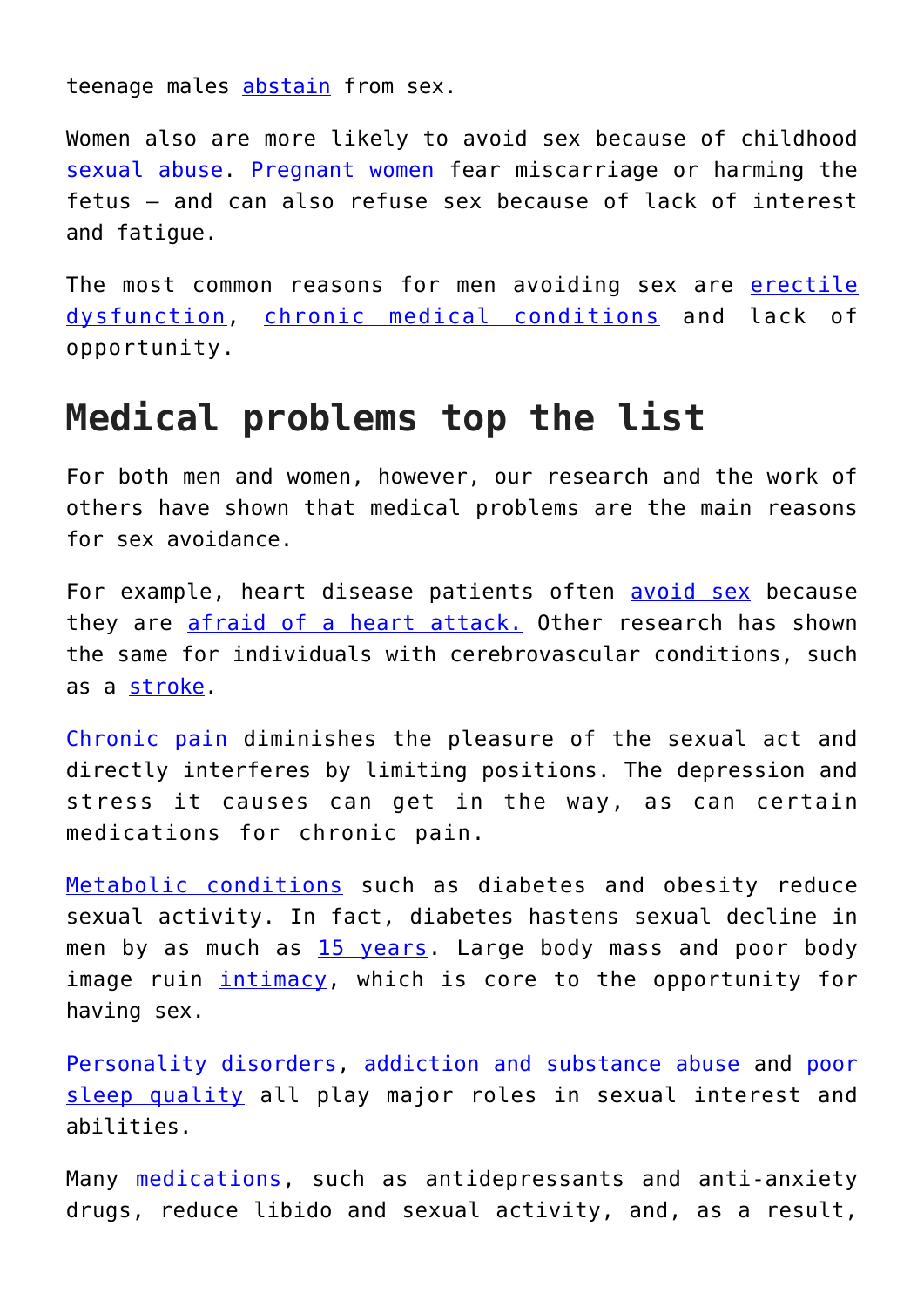increase the risk of [sexual avoidance](https://www.ncbi.nlm.nih.gov/pmc/articles/PMC3108697/#b6-dhps-2-141).

Finally, [low levels of](http://www.sciencedirect.com/science/article/pii/S0031938404003579) testosterone for men and low levels of [dopamine and serotonin](http://www.sciencedirect.com/science/article/pii/S0031938404003579) in men and women can play a role.

## **Social and emotional factors – and consequences**

For both genders, loneliness reduces the amount of [time spent](https://www.ncbi.nlm.nih.gov/pubmed/6631669) [with other people](https://www.ncbi.nlm.nih.gov/pubmed/6631669) and the opportunity for interactions with others and intimacy. Individuals who are lonely sometimes replace actual sexual relations with the use of [pornography.](https://www.ncbi.nlm.nih.gov/pubmed/28448246) This becomes important as pornography may [negatively](http://www.tandfonline.com/doi/abs/10.1080/00224499.2011.648027) affect sexual performance over time.

Many older adults do not engage in sex because of [shame and](https://www.ncbi.nlm.nih.gov/pmc/articles/PMC3267340/) [feelings of guilt](https://www.ncbi.nlm.nih.gov/pmc/articles/PMC3267340/) or simply because they think they are "[too](https://www.ncbi.nlm.nih.gov/pmc/articles/PMC3267340/) [old](https://www.ncbi.nlm.nih.gov/pmc/articles/PMC3267340/) for sex." However, it would be wrong to assume that older adults are not interested in [engaging in sex](http://www.apa.org/monitor/2012/12/later-life-sex.aspx).

### **What is the solution?**

[Few people talk](http://www.sciencedirect.com/science/article/pii/S1743609515339709?via%3Dihub) with their doctors about their sexual problems. Indeed, at least half of all [medical visits do not](https://www.ncbi.nlm.nih.gov/pmc/articles/PMC4657130/) [address sexual issues.](https://www.ncbi.nlm.nih.gov/pmc/articles/PMC4657130/)

Embarrassment, cultural and religious factors, and lack of time may hold some doctors back from asking about the sex lives of their patients. Some doctors feel that addressing sexual issues creates too much closeness to the patient. Others think talking about sexuality will take too much time.

Yet while some [doctors may be afraid to ask about sex w](https://www.ncbi.nlm.nih.gov/pubmed/19427142)ith patients, research has shown that [patients appear to be](https://dash.harvard.edu/handle/1/12987242) [willing](https://dash.harvard.edu/handle/1/12987242) to provide a response if asked. This means that their [sexual problems are not being addressed](https://www.ncbi.nlm.nih.gov/pubmed/23743660) unless the doctor brings it up.